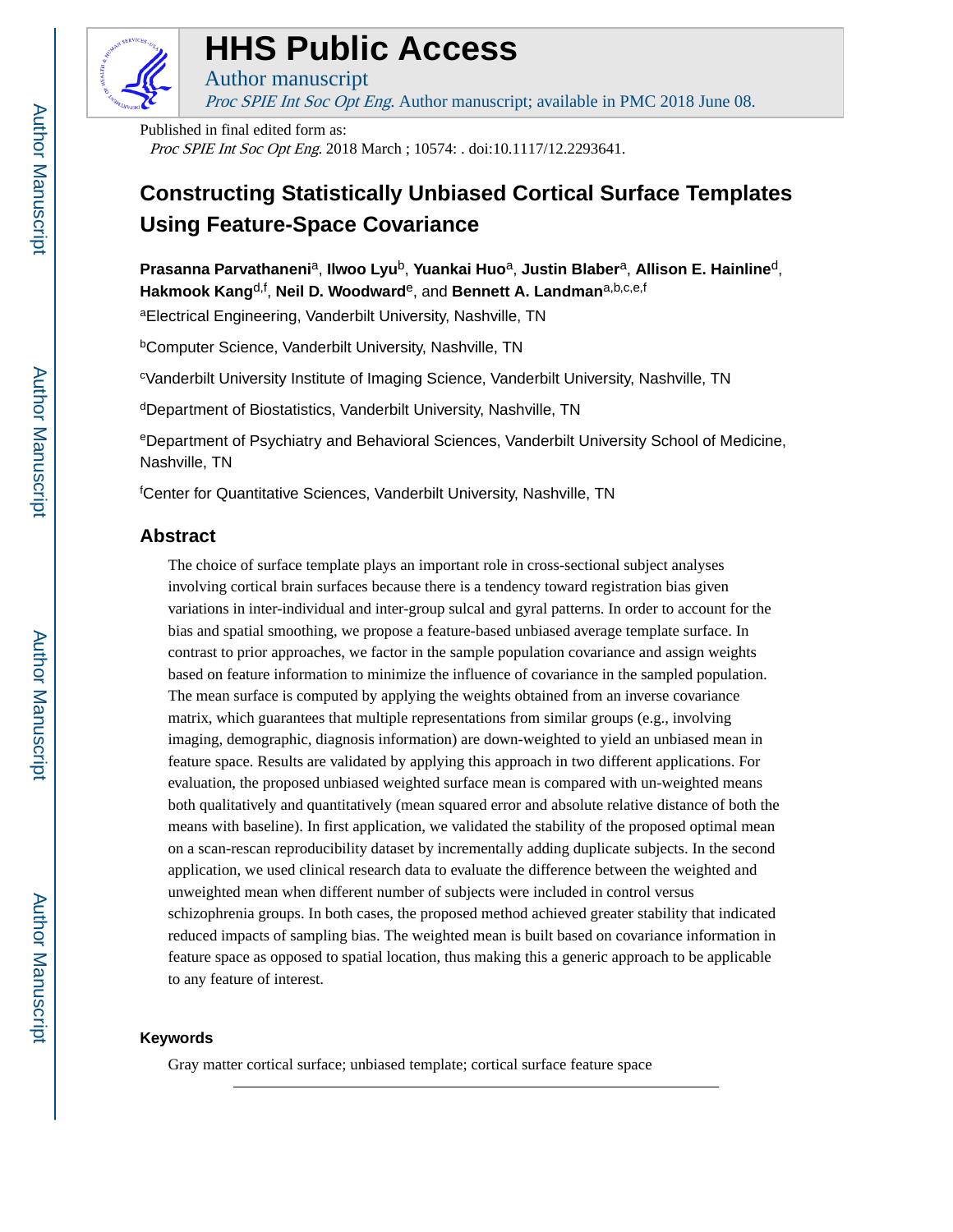# **1. INTRODUCTION**

The cerebral cortex is the outermost layer of neural gray matter critical for many brain functions including memory, attention, cognition, language and consciousness[1]. Features that characterize the cortex (including sulcal curves, gyral curves, sulcal depth, curvature and cortical thickness) are important in neuroimaging studies involving these regions [2–4]. Cortical surfaces are widely used for such analysis as they preserve topology [3–9]. In order to study group differences in these regions between control and clinical samples, it is common to align all the cortical surfaces to a common space [10–13]. In this context, representative template space-based approaches have been proposed to studying local individual differences in cortical morphometric measurement due to their ability to represent data involving cortical patterns and other model-based voxel wise parameters mapped onto a common surface in both normal and clinical populations [14, 15]. Prior work has addressed the importance of template surface selection from the perspective of pairwise registration [6, 7, 16]. In a template based registration approach, each surface is mapped to a common template surface in coordinate space by regularizing based on feature information. However, surface-based analyses employing a predefined template might yield undesirable results if the selected template surface is substantially different from the population or if it is biased towards a particular set of surfaces [17]. Template-based registration is dependent on the a priori template specification thus constraining the underlying data to be biased to the selected template. Methods have addressed the issue of dissimilarity between template surface and surfaces of population under consideration by organizing the population of cortical surfaces into pairs with high shape similarity to achieve a higher accuracy by only corresponding such similar pairs [16], while others factored in the pattern of folding across the entire cortical surface in considering the inter-subject average [11].

However, these approaches are still prone to bias towards the majority representation of the underlying population that could pose a problem in cross subject analysis. We propose to address the above limitations using an a priori covariance matrix approach that de-weights subjects with similar features instead of treating all observations as independent instances. This approach uses inverse covariance weighting under the assumption that there is one latent feature of interest from the representative group. An optimal weighted mean is then reconstructed on the basis of that assumption. Features considered in this approach are mean curvature and sulcal depth. Mean curvature captures the mean amount of change with respect to surface normal [8]. Sulcal depth measures the closest distance between a cortical surface and its cerebral hull [13]. In this paper we present an approach for constructing an unbiased mean of cortical surfaces in feature space that is representative of the underlying population while not being biased to multiple representations of the same feature from multiple surfaces by using a priori based covariance information. To simplify the analysis, we use the correlation matrix between scans as an approximation of the true covariance.

This framework is flexible and scalable for selecting the target template space, involving cross-sectional subject analysis, or performing template-based registration. The proposed technique can be factored into group-wise registration [2] to include deweighting based on population information.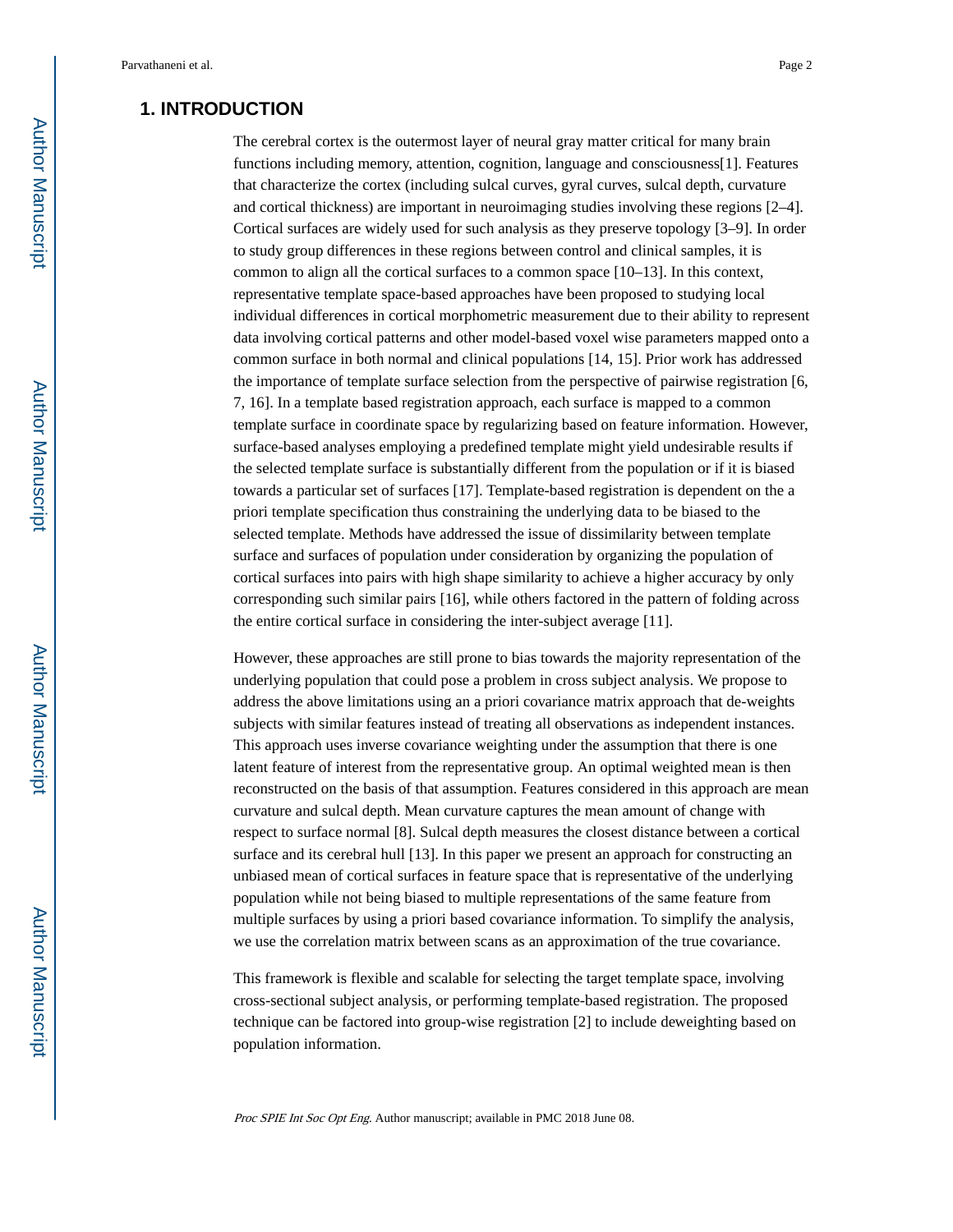# **2. METHODS**

#### **2.1 Data Acquisition**

We considered the Kirby dataset [18] that was acquired with scan-rescan imaging sessions on 21 control volunteers. The acquisition protocol includes T1 MPRAGE employing a gradient echo read out with a short TE value (TR/TE/TI=6.7/3.1/842ms) with 240 X 204 X 256 mm FOV and 1 X 1 X 1.2 mm<sup>3</sup> resolution acquired in sagittal plane. No fat saturation was employed and the total scan time was 5 min and 56 s. We also included a second dataset with 10 control subjects and 10 individuals with schizophrenia for analysis. The scan protocol for this project included T1 MPRAGE (256 X 256 mm FOV, 1 X 1 X 1 mm, TE=2ms, TR=8.95 ms and TI=643 ms) acquired on a 3T scanner (Achieva, Philips Medical Systems, Best, The Netherlands) with a 32-channel head coil.

#### **2.2 Preprocessing**

T1 images are bias corrected using N4 bias correction [19] to account for spatial inhomogeneity. Individual T1 images are then segmented using multi-atlas segmentation [20] that segments the images into 133 BrainColor labels with 132 brain regions and a background[21]. After segmentation, the GM surfaces are derived using multi-atlas segmentation to surface method proposed as Multi-atlas Cortical Reconstruction Using Implicit Surface Evolution (MaCRUISE) [22] where inner, central and outer cortical surfaces are reconstructed by using the topology-preserving geometric deformable surface model. These central surfaces are used in further cortical surface based analysis.

#### **2.3 Feature based template space selection approach**

Cortical surfaces are initially aligned to MNI space [\(http://www.mni.mcgill.ca/\)](http://www.mni.mcgill.ca/) using affine transformation acquired from T1 image using trilinear interpolation. For each T1, gray matter (GM) central surface is reconstructed via an MaCRUISE pipeline and then mapped onto a unit sphere of a standard icosahedron subdivision with 163,842 vertices [12]. Features are generated on central surface after applying 3 smoothing iterations to reduce local noise influences. We compute weighted and un-weighted mean from these features. The weights are represented as the approximated covariance matrix as shown in Figure 1.

Again our goal is to build an unbiased mean of surface in feature space. So the idea is to deweight multiple representations of similar data while capturing maximum variance in the population. From this perspective, an a priori covariance matrix is built based on the population information (e.g., demographics, patient status, cortical shapes). For example, in reproducibility analysis scan and rescan entries are provided with the same correspondence in the off diagonal elements. Similarly for psychosis population, subjects belonging to same group are assigned to have correspondence based on setting the off diagonal elements to have the same weighting as the diagonal elements for that group in building the approximated covariance matrix. By taking inverse covariance weighting approach, elements belonging to same group are de-weighted to make it a single representation for underlying population. We compute the mean feature based template using the weights obtained in the previous step. This weighted mean of the surfaces in feature space is then compared with to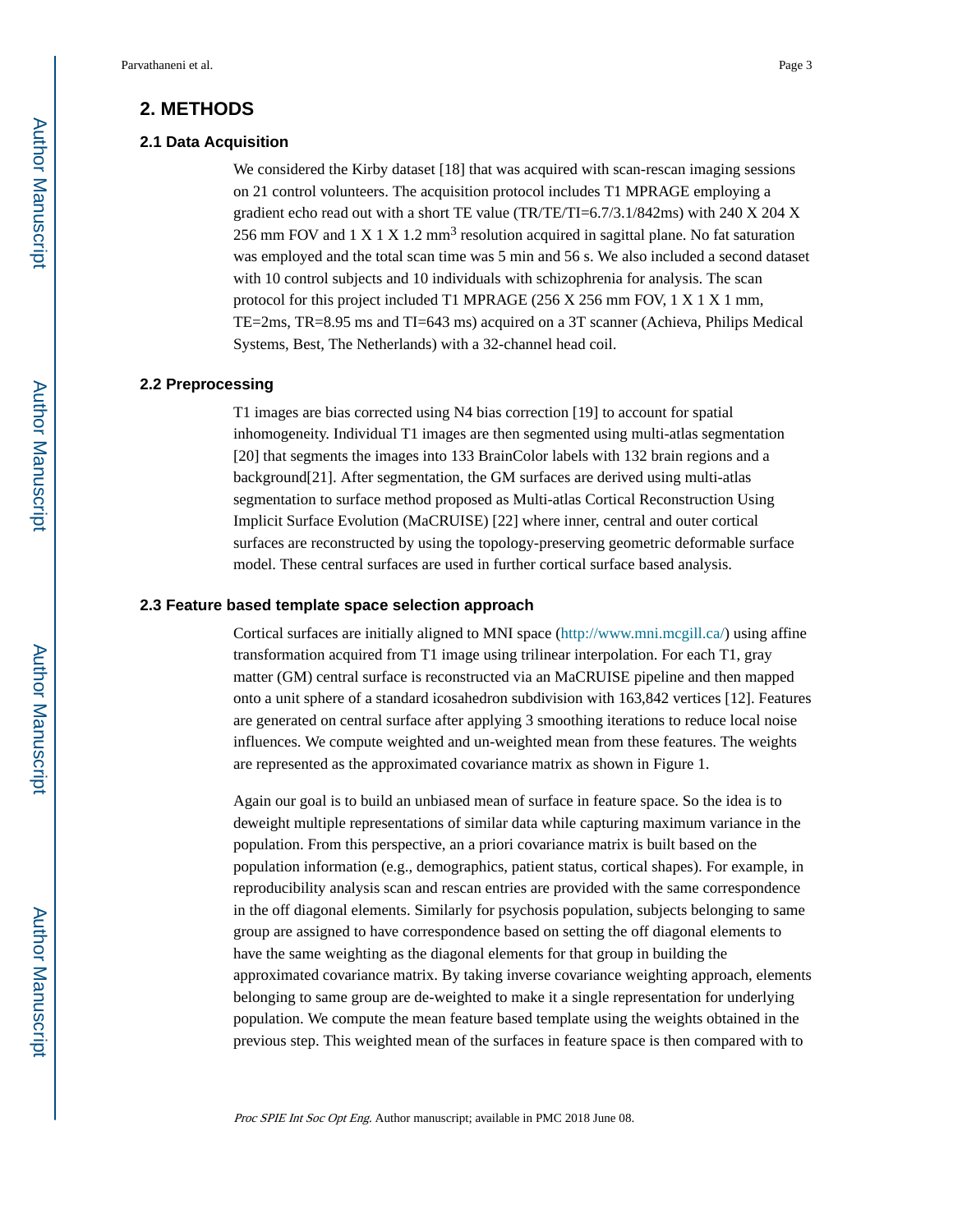un-weighted mean based on a vertex wise relative distance metric with respect to baseline for evaluation.

The idea behind the bias compensation is illustrated in a toy example in Figure 2. Here we have six points in 2-D space where three of them belong to one group. If we do not consider this information then the un-weighted average (red  $*$ ) is biased towards the single group containing three points.

By factoring in the information about underlying data in a similarity matrix  $\Sigma(X)$  as indicated below, we can compute a weighted average, by down-weighting three points in the same group to be a single representation thus yielding unbiased mean (green o).

$$
\sum(X) = \begin{bmatrix} 1 & 0 & 0 & 0 & 0 & 0 \\ 0 & 1 & 0 & 0 & 0 & 0 \\ 0 & 0 & 1 & 1 & 1 & 0 \\ 0 & 0 & 1 & 1 & 1 & 0 \\ 0 & 0 & 1 & 1 & 1 & 0 \\ 0 & 0 & 1 & 1 & 1 & 0 \\ 0 & 0 & 0 & 0 & 0 & 1 \end{bmatrix}
$$

By taking the pseudo inverse also called the Moore-Penrose inverse of above a similarity matrix  $\Sigma(X)$  and taking the sum of the elements we can compute weights associated with each point which are then used in computing vertex wise weighted average as below,

$$
X_m = \frac{\sum_{i=1}^{n} w_i x_i}{\sum_{i=1}^{n} w_i}
$$
 (1)

A similar approach can be adapted when computing the average in feature space for template space selection in pairwise registration or group wise registration. Thus, one can address explicit bias towards multiple representations of similar data in the underlying population.

#### **2.4 Quantitative Analysis**

The results are validated on a reproducibility dataset using scan-rescan protocols. In order to quantitatively evaluate the proposed unbiased template, we used cortical surface features (mean curvature and sulcal depth) that are commonly used in surface registration approaches. We used two different distance metrics for this quantitative evaluation: 1) Mean square error (MSE) (L2 norm) of the weighted and un-weighted average with respect to baseline data as described for each scenario as described in eq  $(2)$  below where  $X_i$  is the baseline data and Y<sub>i</sub> is the corresponding average at each vertex i. 2) Relative distance of weighted average WMD<sub>i</sub> and relative distance of un-weighted average as MD<sub>i</sub> in i<sup>th</sup> iteration from the group averages  $HC_{mean}$  and  $SZ_{mean}$  with equal number of subjects in each group. Vertex-wise differences of the feature measurements are captured based on the relative distance measure with respect to baseline for evaluation.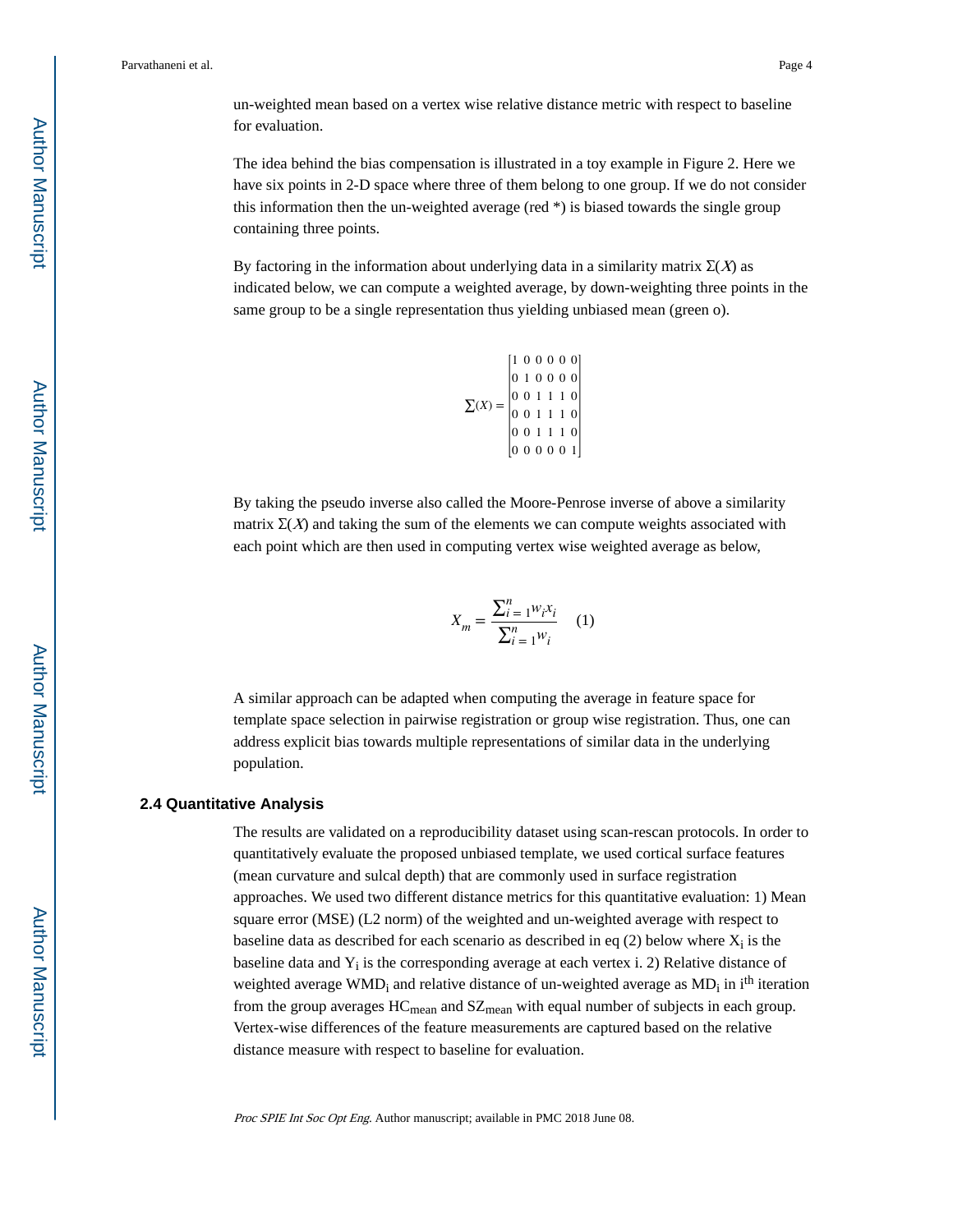$$
MSE = \sum_{i=1}^{n} (Y_i - X_i)^2
$$
 (2)

$$
MD_i = \frac{abs(M_i - HC_{mean}) - abs(M_i - SZ_{mean})}{abs(HC_{mean} - SZ_{mean})}
$$
 (3)

$$
WMD_i = \frac{abs(WM_i - HC_{mean}) - abs(WM_i - SZ_{mean})}{abs(HC_{mean} - SZ_{mean})}
$$
 (4)

# **3. RESULTS**

In the Kirby dataset, rescan data is given the same weighting as corresponding scan data in the off-diagonal elements. Inverse covariance weighting from this approximated matrix is taken which is used to compute the weighted average. In order to test the reproducibility of the approach, we have taken 21 subjects with scan data as baseline and computed both weighted and un-weighted mean. As seen in Figure 3(a) the means of the sulcal depth feature obtained with both these approaches are the same when no rescan data is added and 21 subjects are considered to be independent of each other. Then, we added rescan data of one subject giving it equal weighting as its scan data in the approximated covariance matrix. We repeated the addition iteratively for 20 times and captured the weighted and un-weighted means at each iteration. Figure 3(b) and (c) present the qualitative results at 10 and 20 iterations. Figure 3(d) shows the sulcal depth feature information on the sphere for the rescan subject that was used in these iterations. With each iteration of adding rescan data, un-weighted mean comes closer to the vertex wise feature information of the corresponding subject making it biased towards that subject. However, the weighted mean remains unchanged irrespective of the number of items as it de-weights additional duplicate scans based on approximated covariance information. Quantitative values of mean squared error distance of each of the mean to the rescanned subject feature information are presented in Figure 3(e).

In the second application, we used two groups with a control and schizophrenia population. The diagnosis is considered as the prior information in this dataset. For this analysis mean curvature is employed as an evaluation metric and approximated covariance matrix is built based on the diagnosis information. Weights are calculated based on the inverse covariance weighting and corresponding covariance based mean is computed.

Weighted and unweighted means of mean curvature feature for different number of subjects in each group are shown in the qualitative plot (Figure 4). For the same number of subjects in each group, it can be seen that weighted and unweighted means are equal. The weighted mean shows less variance compared to the unweighted mean while increasing/decreasing the number of subjects in each group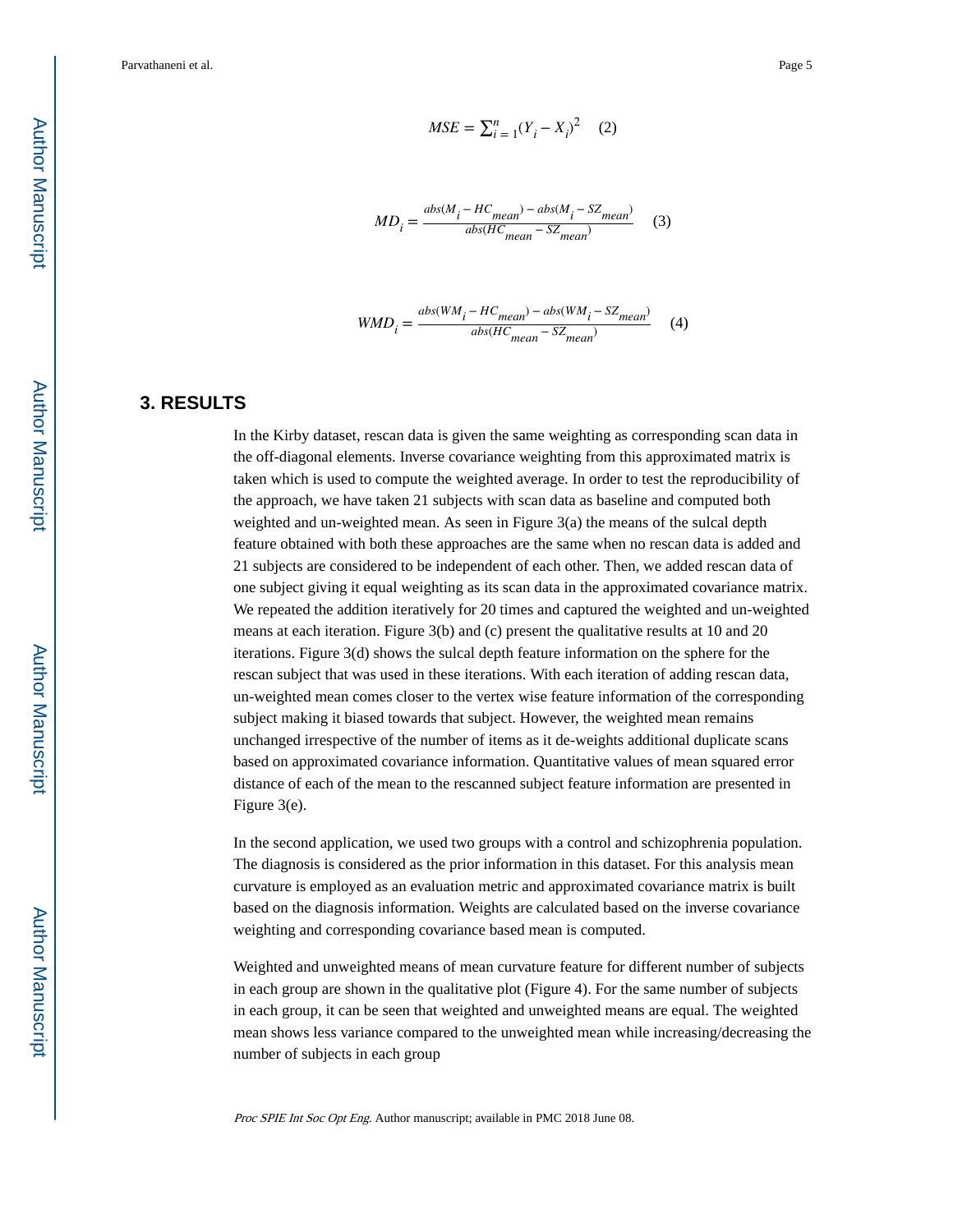To compare the effect of varying number of subjects in each group and evaluate bias information, 10 subjects from each group are considered. Mean curvature feature based mean for 10 control subjects  $HC_{mean}$  and similarly mean for 10 schizophrenic subjects SZ<sub>mean</sub> are calculated. As we increase the number of subjects in each group, the unweighted mean becomes biased towards the group with higher number of subjects compared to other as shown in Figure 4. The plot shows the difference in vertex-wise absolute distance of un-weighted and weighted mean with respect to  $HC_{mean}$  and  $SZ_{mean}$ . By adding more control subjects, the un-weighted mean becomes closer to  $HC_{mean}$  as opposed to  $SZ_{mean}$  and vice versa. For the equal number of subjects from each group (HC=5 and SZ=5) the relative distance to both the means from corresponding group averages  $HC_{mean}$  and  $SZ_{mean}$  are equal as highlighted in red box. However, as the number of subjects in one group increases compared to other un-weighted mean is biased towards that group which is also reflected with lower mean square error in Figure 5(d) and (e). Green lines in the plot indicate L2 norm distance of weighted mean from  $HC_{mean}$  and  $SZ_{mean}$ . Blue lines show L2 norm of unweighted mean from the mean of each group.

# **4. DISCUSSION**

In both the applications, the effect of bias towards the underlying dataset is shown when considering the un-weighted mean, while the weighted mean is stable when capturing the details of the representative features. While we have presented the effect of incorporating covariance in computing the feature based unbiased average for template based pairwise registration, this approach is also adaptable to group wise registration methods [6] where no prior template is needed. In these methods group-wise cortical correspondence is achieved by making use of various cortical features while preserving the topology. As the result still has the possibility of having bias towards the representation of majority of the population, incorporating covariance information at the stage of feature averaging could aid in reducing such bias.

# **5. CONCLUSION**

We have presented feature based unbiased average template surface approach using an a priori covariance matrix. The proposed approach is compared with a typical un-weighted mean by applying to two different applications one with scan/rescan data and another with clinical data with two groups. In both the cases, weighted average is shown to be more stable and less biased when measured in terms of relative distance from group mean or mean squared error. Incorporating covariance based approach at template selection level or when considering the mean of features in group registration methods could potentially minimize the bias. Much work remains to effectively estimate appropriate covariance structures either from study designs or in a data-driven manner.

### **Acknowledgments**

This project was supported in part by the National Institutes of Health under award numbers R01EB017230  $\&$ R01MH102266 & National Center for Research Resources, Grant UL1 RR024975-01, and is now at the National Center for Advancing Translational Sciences, RR024975-01 & Grant 2 UL1 TR000445-06. The content is solely the responsibility of the authors and does not necessarily represent the official views of the NIH.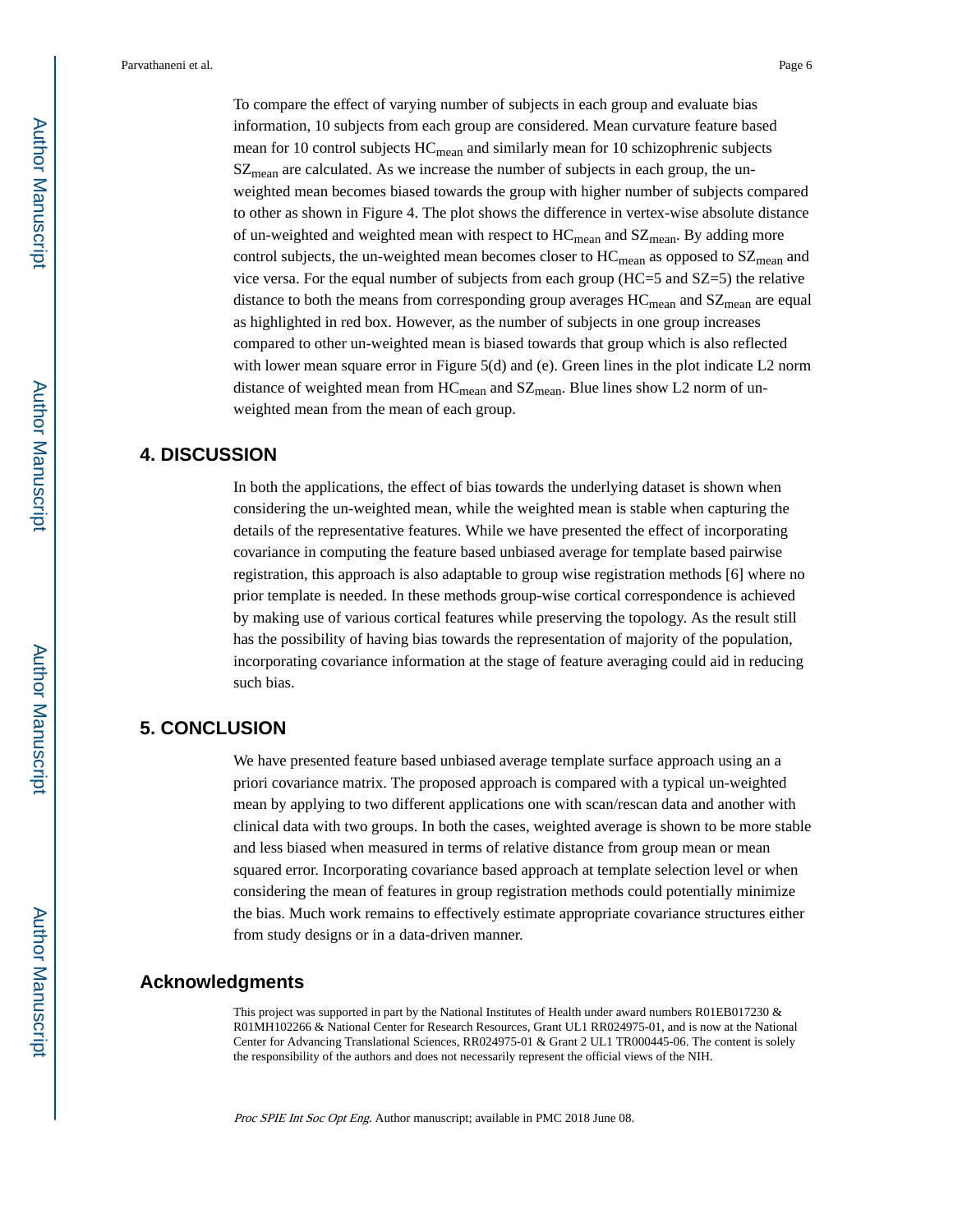# **References**

- 1. Kandel, ER., Schwartz, JH., Jessell, TM., Siegelbaum, SA., Hudspeth, AJ. Principles of neural science. McGraw-hill; New York: 2000.
- 2. Lyu I, Kim SH, Seong JK, Yoo SW, Evans AC, Shi Y, Sanchez M, Niethammer M, Styner MA. Group-wise cortical correspondence via sulcal curve-constrained entropy minimization. Inf Process Med Imaging. 2013; 23:364–375. [PubMed: 24683983]
- 3. Shi Y, Tu Z, Reiss AL, Dutton RA, Lee AD, Galaburda AM, Dinov I, Thompson PM, Toga AW. Joint sulcal detection on cortical surfaces with graphical models and boosted priors. IEEE Trans Med Imaging. 2009; 28(3):361–373. [PubMed: 19244008]
- 4. Yun HJ, Im K, Jin-Ju Y, Yoon U, Lee JM. Automated sulcal depth measurement on cortical surface reflecting geometrical properties of sulci. PLoS One. 2013; 8(2):e55977. [PubMed: 23418488]
- 5. Lyu I, Seong J-K, Shin SY, Im K, Roh JH, Kim M-J, Kim GH, Kim JH, Evans AC, Na DL. Spectralbased automatic labeling and refining of human cortical sulcal curves using expert-provided examples. Neuroimage. 2010; 52(1):142–157. [PubMed: 20363334]
- 6. Thompson PM, Hayashi KM, Sowell ER, Gogtay N, Giedd JN, Rapoport JL, de Zubicaray GI, Janke AL, Rose SE, Semple J, Doddrell DM, Wang Y, van Erp TG, Cannon TD, Toga AW. Mapping cortical change in Alzheimer's disease, brain development, and schizophrenia. Neuroimage. 2004; 23(Suppl 1):S2–18. [PubMed: 15501091]
- 7. Mangin JF, Riviere D, Cachia A, Duchesnay E, Cointepas Y, Papadopoulos-Orfanos D, Scifo P, Ochiai T, Brunelle F, Regis J. A framework to study the cortical folding patterns. Neuroimage. 2004; 23(Suppl 1):S129–138. [PubMed: 15501082]
- 8. Luders E, Thompson PM, Narr KL, Toga AW, Jancke L, Gaser C. A curvature-based approach to estimate local gyrification on the cortical surface. Neuroimage. 2006; 29(4):1224–1230. [PubMed: 16223589]
- 9. Kim JS, Singh V, Lee JK, Lerch J, Ad-Dab'bagh Y, MacDonald D, Lee JM, Kim SI, Evans AC. Automated 3-D extraction and evaluation of the inner and outer cortical surfaces using a Laplacian map and partial volume effect classification. Neuroimage. 2005; 27(1):210–221. [PubMed: 15896981]
- 10. Goebel R, Esposito F, Formisano E. Analysis of functional image analysis contest (FIAC) data with brainvoyager QX: From single-subject to cortically aligned group general linear model analysis and self-organizing group independent component analysis. Hum Brain Mapp. 2006; 27(5):392–401. [PubMed: 16596654]
- 11. Fischl B, Sereno MI, Tootell RB, Dale AM. High-resolution intersubject averaging and a coordinate system for the cortical surface. Hum Brain Mapp. 1999; 8(4):272–284. [PubMed: 10619420]
- 12. Reuter M, Schmansky NJ, Rosas HD, Fischl B. Within-subject template estimation for unbiased longitudinal image analysis. Neuroimage. 2012; 61(4):1402–1418. [PubMed: 22430496]
- 13. Van Essen DC. Surface-based approaches to spatial localization and registration in primate cerebral cortex. Neuroimage. 2004; 23(Suppl 1):S97–107. [PubMed: 15501104]
- 14. Fischl B, Sereno MI, Dale AM. Cortical surface-based analysis. II: Inflation, flattening, and a surface-based coordinate system. Neuroimage. 1999; 9(2):195–207. [PubMed: 9931269]
- 15. Saad ZS, Reynolds RC. Suma. Neuroimage. 2012; 62(2):768–773. [PubMed: 21945692]
- 16. Dalal P, Shi F, Shen D, Wang S. Multiple cortical surface correspondence using pairwise shape similarity. Med Image Comput Comput Assist Interv. 2010; 13(Pt 1):349–356. [PubMed: 20879250]
- 17. Lyu I, Kim SH, Seong JK, Yoo SW, Evans A, Shi Y, Sanchez M, Niethammer M, Styner MA. Robust estimation of group-wise cortical correspondence with an application to macaque and human neuroimaging studies. Front Neurosci. 2015; 9:210. [PubMed: 26113807]
- 18. Landman BA, Huang AJ, Gifford A, Vikram DS, Lim IA, Farrell JA, Bogovic JA, Hua J, Chen M, Jarso S, Smith SA, Joel S, Mori S, Pekar JJ, Barker PB, Prince JL, van Zijl PC. Multi-parametric neuroimaging reproducibility: a 3-T resource study. Neuroimage. 2011; 54(4):2854–2866. [PubMed: 21094686]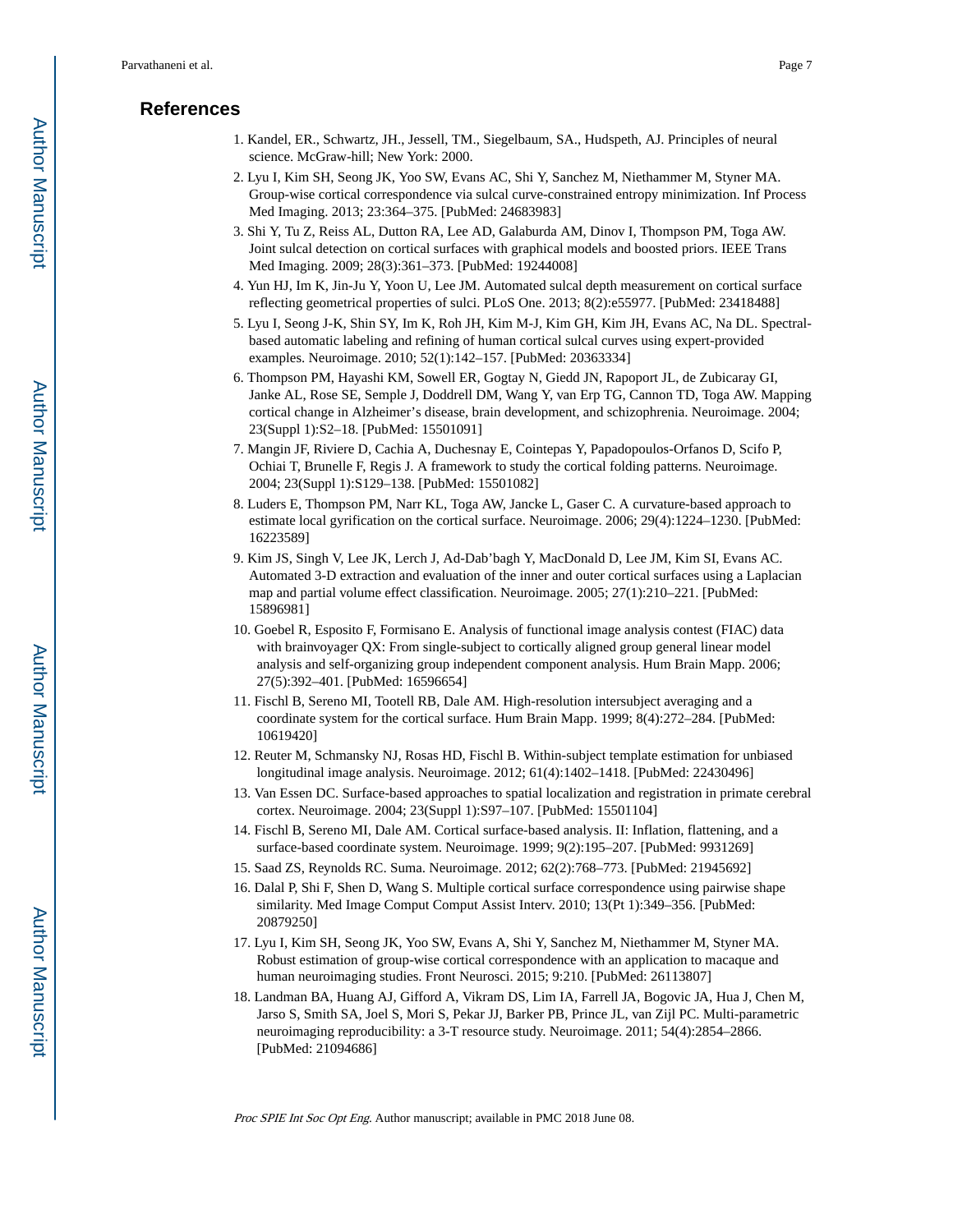- 19. Tustison NJ, Avants BB, Cook PA, Zheng Y, Egan A, Yushkevich PA, Gee JC. N4ITK: improved N3 bias correction. IEEE Trans Med Imaging. 2010; 29(6):1310–1320. [PubMed: 20378467]
- 20. Asman AJ, Landman BA. Non-local statistical label fusion for multi-atlas segmentation. Med Image Anal. 2013; 17(2):194–208. [PubMed: 23265798]
- 21. Klein, A., Canton, T., Ghosh, S., Landman, B., Lee, J., Worth, A. Open labels: online feedback for a public resource of manually labeled brain images. 16th Annu', Meet. Organ. Hum. Brain Mapp; 2010;
- 22. Huo Y, Carass A, Resnick SM, Pham DL, Prince JL, Landman BA. Combining Multi-atlas Segmentation with Brain Surface Estimation. Proc SPIE Int Soc Opt Eng. 2016:9784.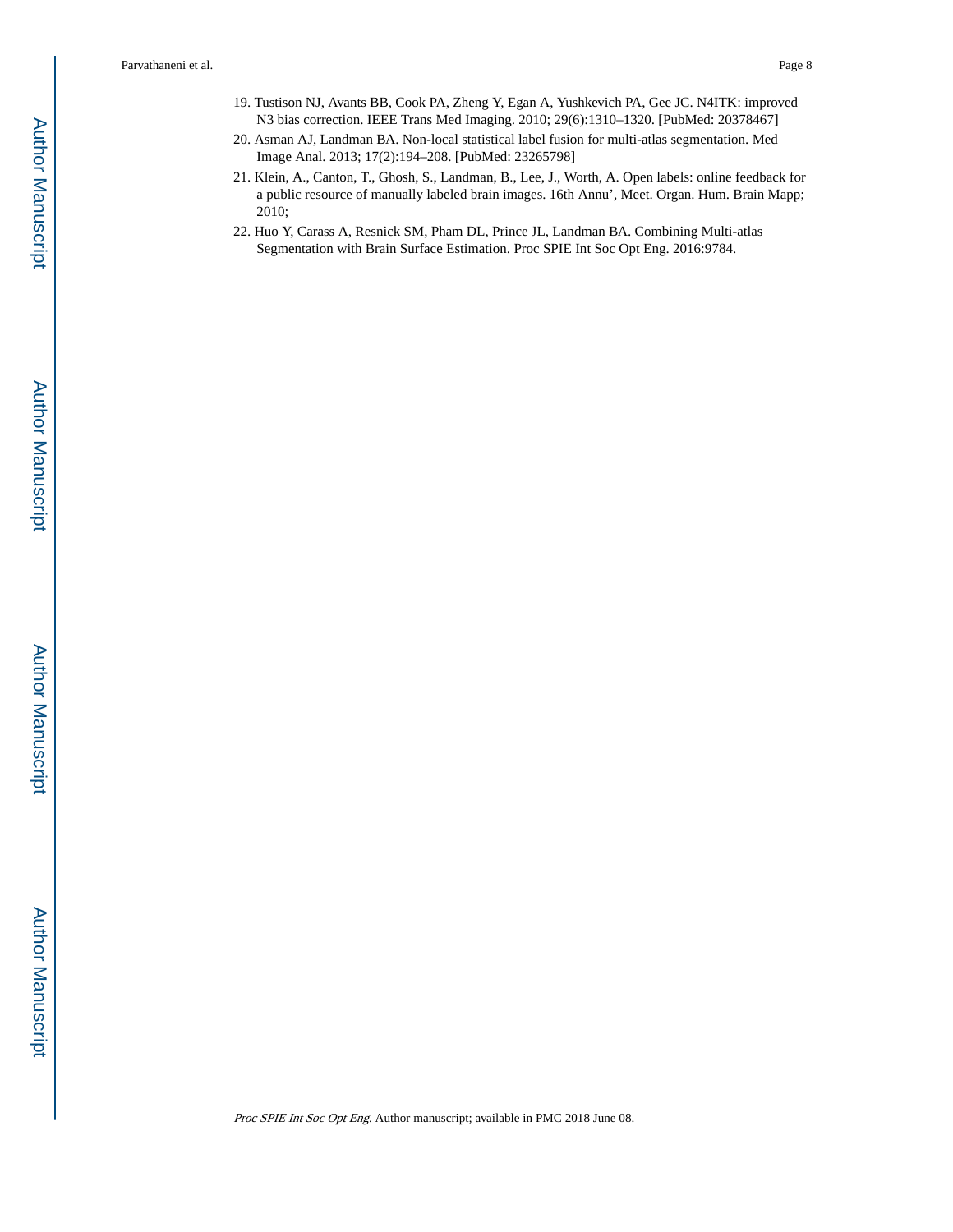

### **Figure 1.**

After preprocessing: a) A spherical representation is generated based on central surface. b) Features are computed and resampled along with central surface into 163,842 vertices via icosahedron subdivision. c) The covariance matrix is constructed. d) The weighted mean of features is computed based on weights from covariance matrix. e) The unweighted mean is computed f) Qualitative and quantitative analysis are performed based on weighted and unweighted mean information.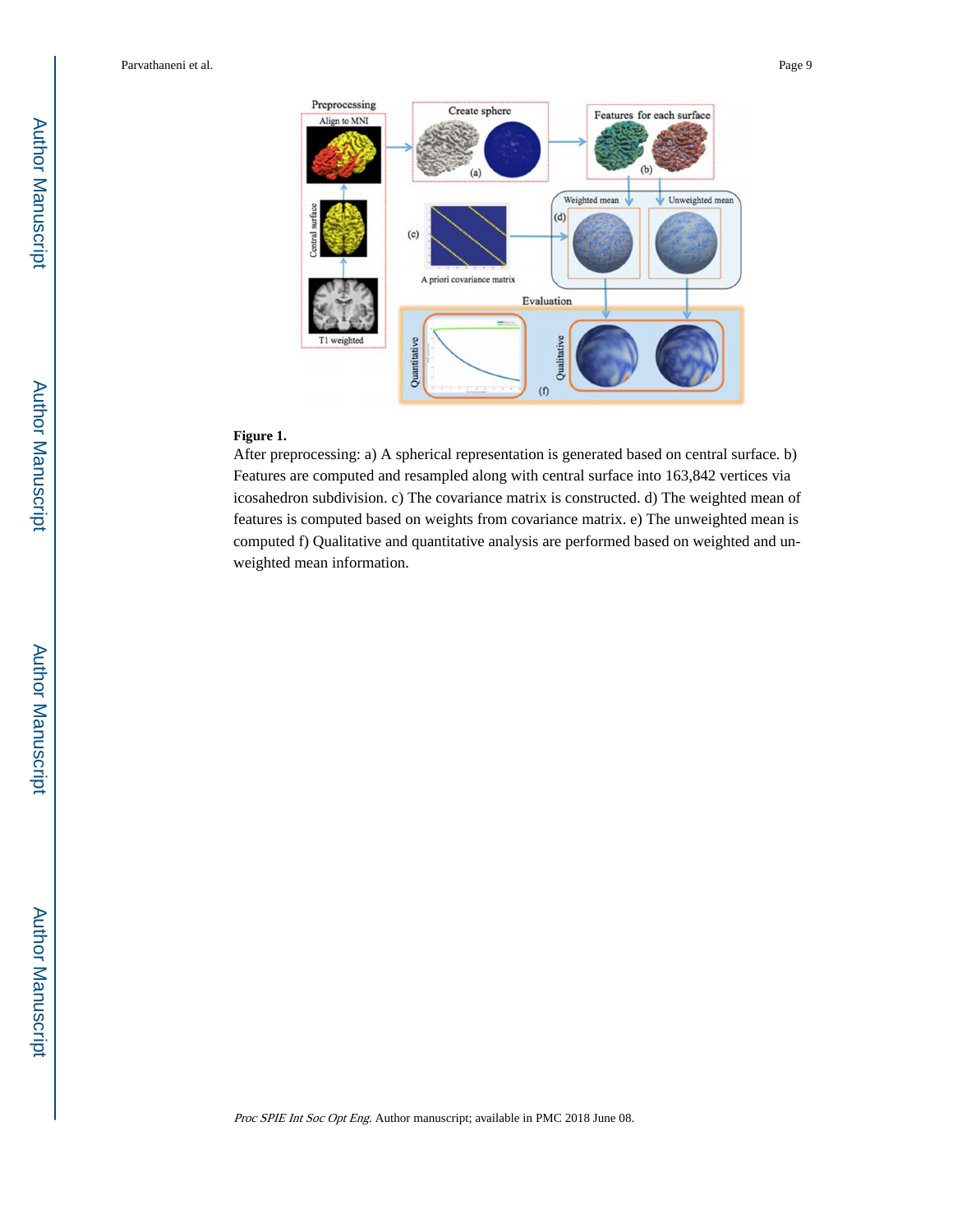

#### **Figure 2.**

This figure shows a comparison between un-weighted average versus a weighted average for a toy example on the 2D plane. The equal weighting is given to off diagonal elements belonging to similar group (yellow dashed oval) as illustatrated in the correlation matrix presented in lower left hand corner.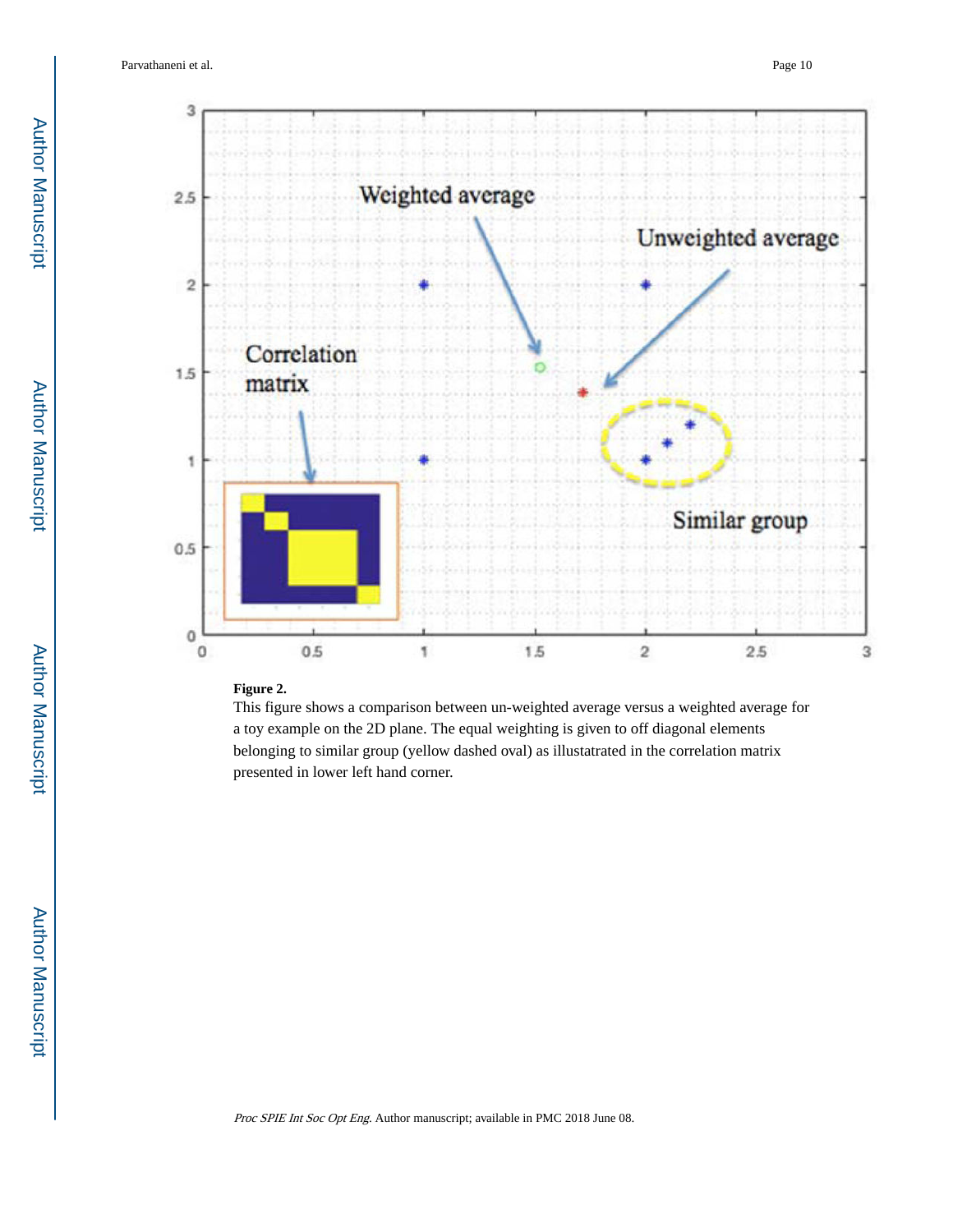

#### **Figure 3.**

Iterative rescan data example of sulcal depth feature from Kirby dataset. Row 1 is unweighted mean and row 2 is weighted mean from (a) to (c) with each scenario containing (a) 21 subjects with no rescan data, (b) 21 subjects with 10 repeats of rescan from one of the subject, and (c) 21 subjects with 20 repeats of rescan from one of the subjects. The inlay (d) shows the sulcal depth of subject whose rescan is added iteratively. Plot (e) presents the mean squared distance to rescan subject from un-weighted mean (blue) and weighted mean (green).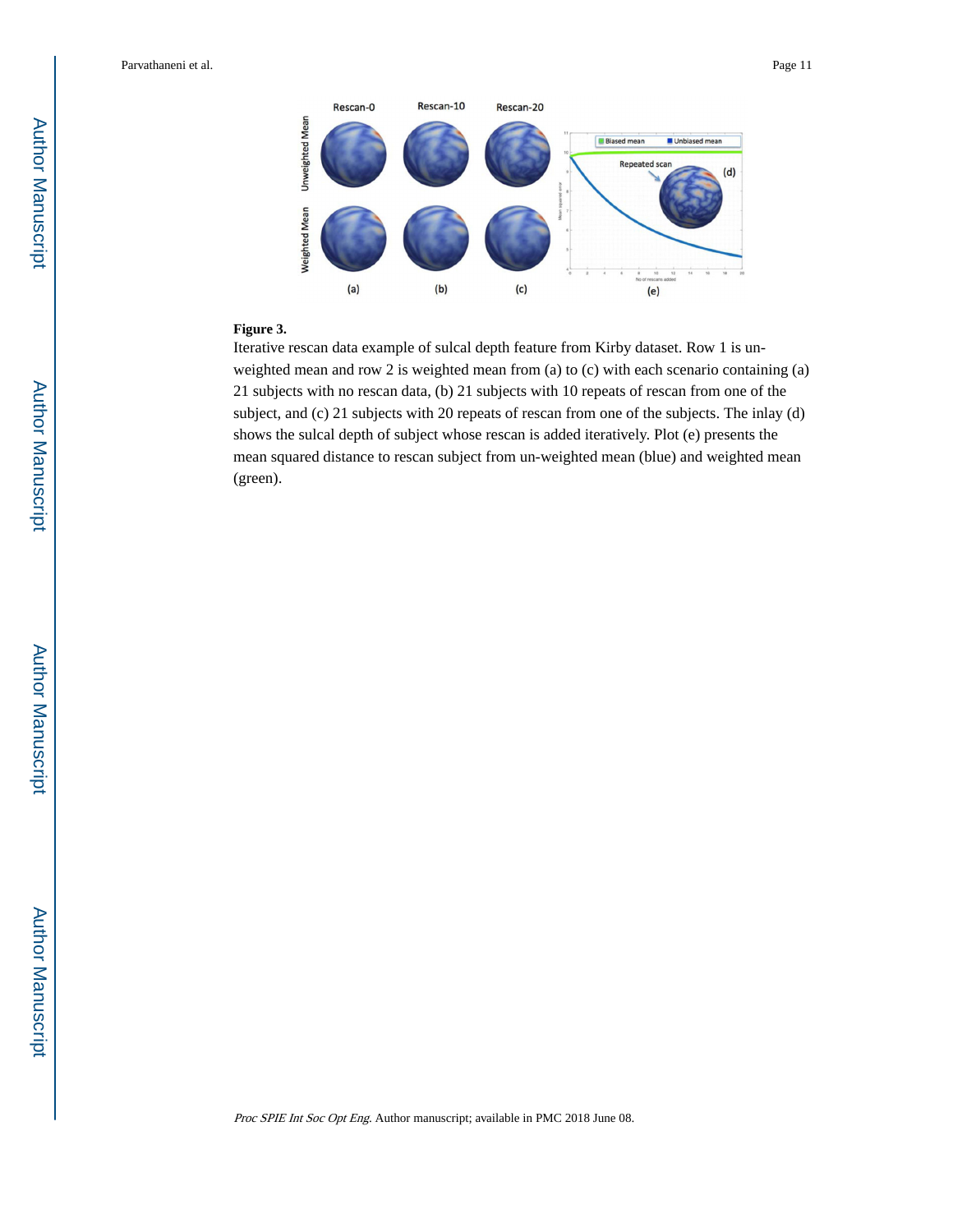

## **Figure 4.**

Mean curvature qualitative plot of un-weighted mean and weighted mean with different number of subjects in control and schizophrenia populations. Feature data in each scenario included (a) 6 controls and 18 schizophrenic patients, (b) 18 controls and 18 schizophrenic patients, and (c) 18 controls and 6 schizophrenic patients. Both un-weighted and weighted mean are similar with equal number of subjects in each group. However, the un-weighted mean had higher variance across the sampling strategies. The ovals emphasize qualitative areas of difference.